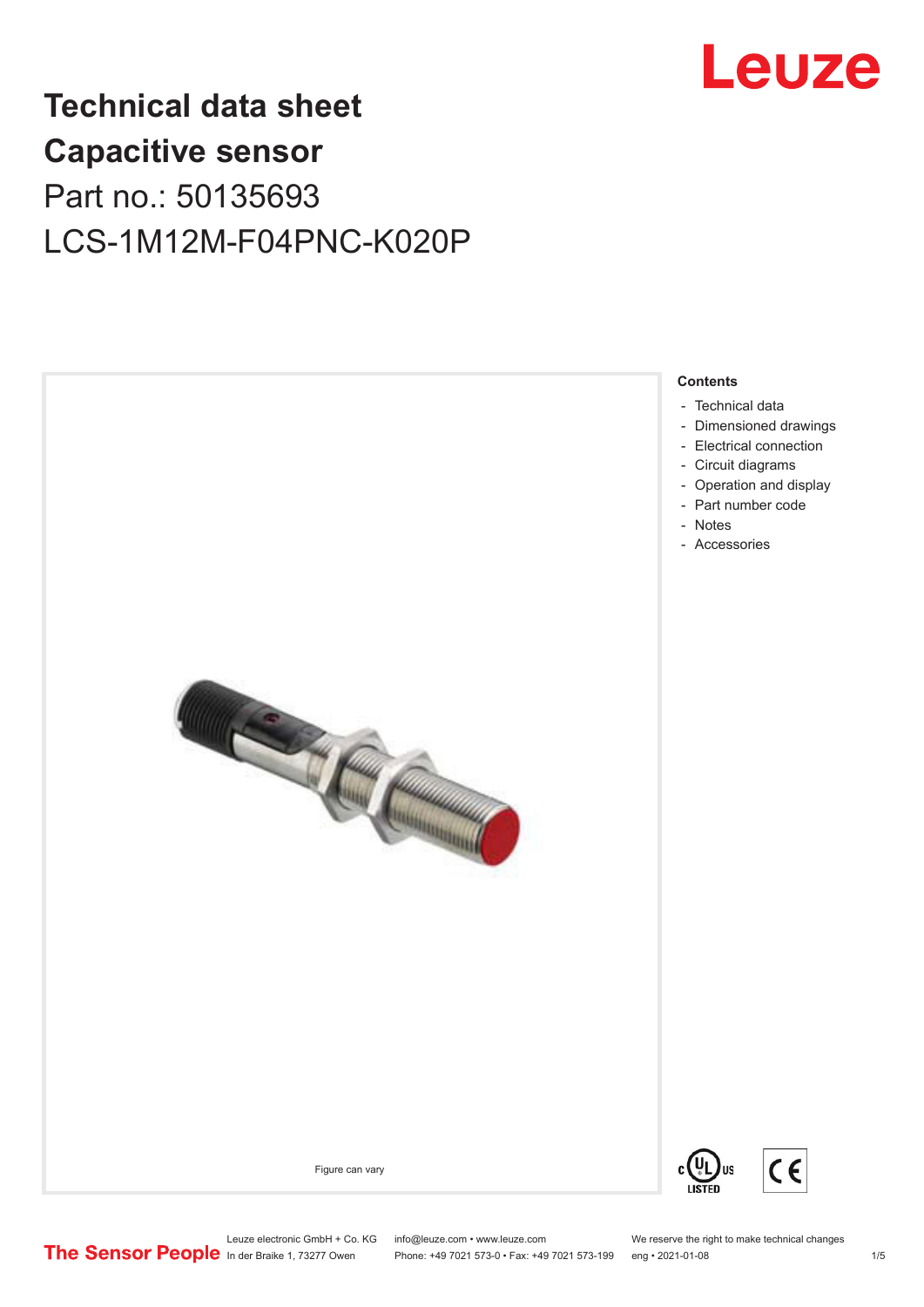### <span id="page-1-0"></span>**Technical data**

**Series** LCS-1

**Basic data**

# Leuze

| LED                                |
|------------------------------------|
| 2 Piece(s)                         |
| Multiturn potentiometer (20 turns) |
| Sensitivity adjustment             |
| Yes                                |
|                                    |
| $-25$ 85 °C                        |
|                                    |
| IP 67                              |
| III                                |
| c UL US                            |
| IEC 60947-5-2                      |
|                                    |
| 0.75                               |
| 0.10.25                            |
| 0.85                               |
| 0.70.85                            |
| 0.4                                |
| 0 <sub>1</sub>                     |
| 0.15                               |
| 0.1                                |
| 0.15                               |
| 0.150.35                           |
| 0.05                               |
| 0.85                               |
| 0.93                               |
| 0.35                               |
| 0.150.3                            |
| 0.20.55<br>0.98                    |
| 0.150.9                            |
| 0.60.85                            |
| 0.10.4                             |
| 0                                  |
| 0                                  |
| 0.5                                |
| 0.05                               |
| 0.250.55                           |
| 0.2                                |
| 0.20.3                             |
| 0.25                               |
| 0.1                                |
| 0.3                                |
| 0.150.5                            |
| 0.10.3                             |
| 0.1                                |
| 0.2                                |
| 0.35                               |
| 0.150.3                            |
| 1                                  |
| 0.25                               |
| 0.15                               |
|                                    |

| Switching distance S <sub>n</sub>                 |  | 1  4 mm                      |  |  |
|---------------------------------------------------|--|------------------------------|--|--|
| <b>Assured switching distance</b>                 |  | 4 mm                         |  |  |
| <b>Characteristic parameters</b>                  |  |                              |  |  |
| <b>MTTF</b>                                       |  | 343 years                    |  |  |
| <b>Electrical data</b>                            |  |                              |  |  |
| <b>Protective circuit</b>                         |  | Polarity reversal protection |  |  |
|                                                   |  | Short circuit protected      |  |  |
|                                                   |  |                              |  |  |
| Performance data                                  |  |                              |  |  |
| Supply voltage U <sub>R</sub>                     |  | 10  30 V, DC                 |  |  |
| <b>Residual ripple</b>                            |  | 0  10 %, From U <sub>p</sub> |  |  |
| <b>Open-circuit current</b>                       |  | 15 mA                        |  |  |
| Temperature drift, max. (in % of S <sub>r</sub> ) |  | 20 %                         |  |  |
| Repeatability, max. (in % of S.)                  |  | 2%                           |  |  |
| <b>Rated operating current</b>                    |  | 100 mA                       |  |  |
|                                                   |  |                              |  |  |
| Outputs                                           |  |                              |  |  |
| Number of digital switching outputs 1 Piece(s)    |  |                              |  |  |
| <b>Switching outputs</b>                          |  |                              |  |  |
| <b>Type</b>                                       |  | Digital switching output     |  |  |
| Voltage type                                      |  | DC                           |  |  |
|                                                   |  |                              |  |  |
| <b>Switching output 1</b>                         |  |                              |  |  |
| Assignment                                        |  | Connection 1, conductor 2    |  |  |
| <b>Switching element</b>                          |  | Transistor, PNP              |  |  |
| <b>Switching principle</b>                        |  | NC (normally closed)         |  |  |
|                                                   |  |                              |  |  |
| <b>Timing</b>                                     |  | 100 Hz                       |  |  |
| <b>Switching frequency</b>                        |  |                              |  |  |
| Connection                                        |  |                              |  |  |
| <b>Number of connections</b>                      |  | 1 Piece(s)                   |  |  |
| <b>Connection 1</b>                               |  |                              |  |  |
| <b>Function</b>                                   |  | Signal OUT                   |  |  |
|                                                   |  | Voltage supply               |  |  |
| <b>Type of connection</b>                         |  | Cable                        |  |  |
| Cable length                                      |  | 2,000 mm                     |  |  |
| <b>Sheathing material</b>                         |  | <b>PUR</b>                   |  |  |
| <b>Number of conductors</b>                       |  | 3-wire                       |  |  |
| Wire cross section                                |  | $0.14$ mm <sup>2</sup>       |  |  |
| <b>Mechanical data</b>                            |  |                              |  |  |
| Design                                            |  | Cylindrical                  |  |  |
| <b>Thread size</b>                                |  | M12 x 1 mm                   |  |  |
| Dimension (Ø x L)                                 |  | 12 mm x 61 mm                |  |  |
| <b>Type of installation</b>                       |  | Embedded                     |  |  |
| <b>Housing material</b>                           |  | Metal                        |  |  |
|                                                   |  | Stainless steel              |  |  |
| <b>Stainless steel housing</b>                    |  | V2A                          |  |  |
| <b>Sensing face material</b>                      |  | Plastic, Polybutylene (PBT)  |  |  |
| <b>Cover material</b>                             |  | Plastic, Polybutylene (PBT)  |  |  |
|                                                   |  |                              |  |  |

**Net weight** 59 g

ln der Braike 1, 73277 Owen Phone: +49 7021 573-0 • Fax: +49 7021 573-199 eng • 2021-01-08 2/5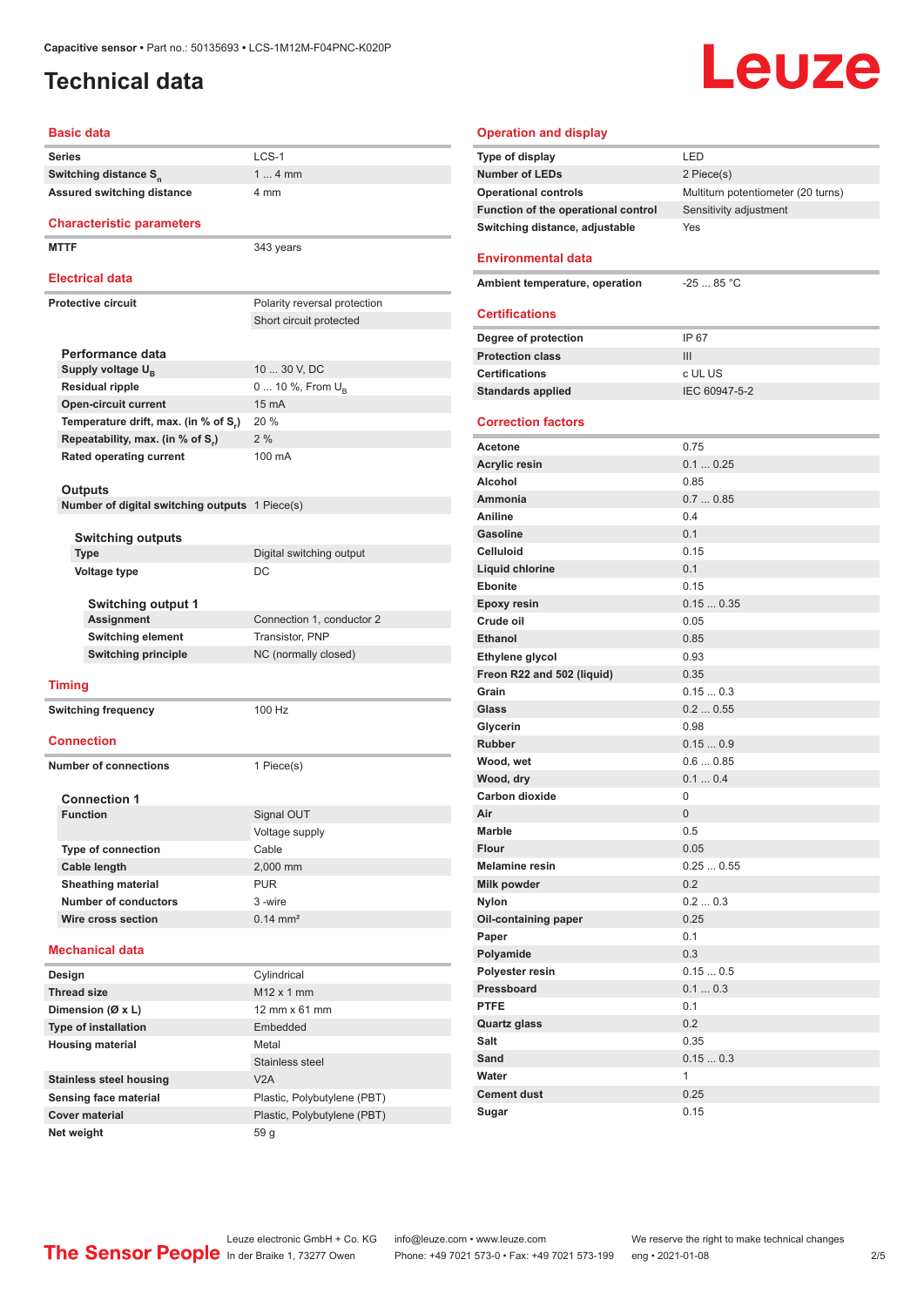### <span id="page-2-0"></span>**Technical data**

| <b>Customs tariff number</b> | 85365019 |
|------------------------------|----------|
| eCl@ss 5.1.4                 | 27270102 |
| eCl@ss 8.0                   | 27270102 |
| eCl@ss 9.0                   | 27270102 |
| eCl@ss 10.0                  | 27270102 |
| eCl@ss 11.0                  | 27270102 |
| <b>ETIM 5.0</b>              | EC002715 |
| <b>ETIM 6.0</b>              | EC002715 |
| <b>ETIM 7.0</b>              | EC002715 |

### **Dimensioned drawings**

All dimensions in millimeters





1 Active surface

2 Housing

3 Cover

- 4 Potentiometer
- 5 Green LED, operating voltage display
- 6 Yellow LED, function indicator

### **Electrical connection**

### **Connection 1**

| <b>Function</b>             | Signal OUT<br>Voltage supply |
|-----------------------------|------------------------------|
| Type of connection          | Cable                        |
| Cable length                | 2,000 mm                     |
| <b>Sheathing material</b>   | <b>PUR</b>                   |
| <b>Number of conductors</b> | 3-wire                       |
| Wire cross section          | $0.14 \, \text{mm}^2$        |

### **Conductor color Conductor assignment**

| <b>Brown</b> | 10 - 30 V DC |
|--------------|--------------|
| <b>Black</b> | <b>OUT</b>   |
| <b>Blue</b>  | <b>GND</b>   |

Leuze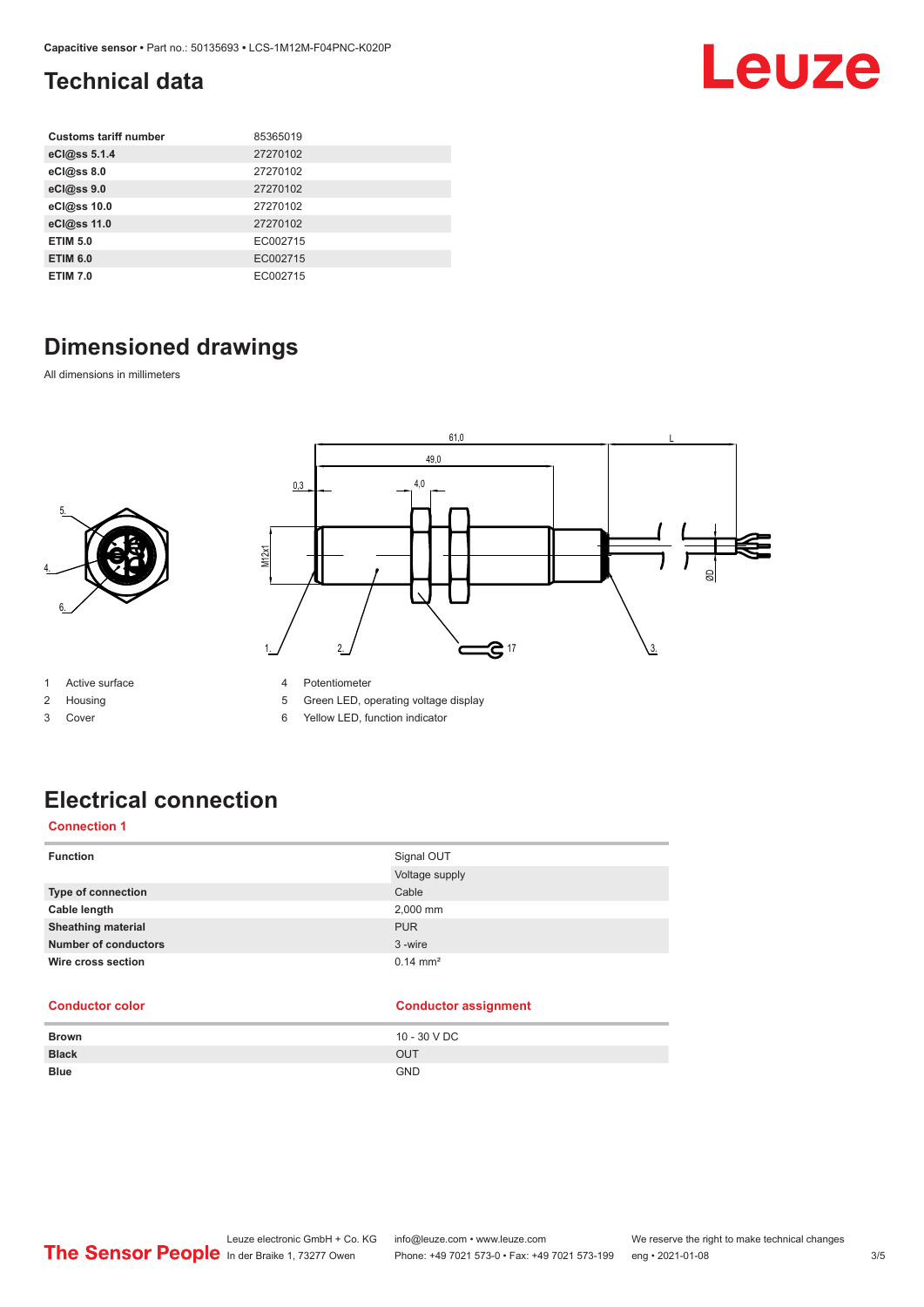### <span id="page-3-0"></span>**Circuit diagrams**





### **Operation and display**

| LED            | <b>Display</b>           | <b>Meaning</b>                   |
|----------------|--------------------------|----------------------------------|
|                | Green, continuous light  | Ready                            |
| $\overline{2}$ | Yellow, continuous light | Switching output/switching state |

### **Part number code**

Part designation: **LCS-ABBBC-DDDEFF-GHHHIJJJ KK**

| <b>LCS</b>   | <b>Operating principle</b><br>LCS: capacitive sensor                                                                                                                                                                                                                                                                                                                                                                                                                                                                                                                                                                                                                                                                                                                                                                       |
|--------------|----------------------------------------------------------------------------------------------------------------------------------------------------------------------------------------------------------------------------------------------------------------------------------------------------------------------------------------------------------------------------------------------------------------------------------------------------------------------------------------------------------------------------------------------------------------------------------------------------------------------------------------------------------------------------------------------------------------------------------------------------------------------------------------------------------------------------|
| A            | <b>Series</b><br>1: series 1 "Extended"<br>2: series 2 "Advanced"                                                                                                                                                                                                                                                                                                                                                                                                                                                                                                                                                                                                                                                                                                                                                          |
| <b>BBB</b>   | Design<br>M12: series with M12 x 1 external thread<br>M18: series with M18 x 1 external thread<br>M30: series with M30 x 1.5 external thread<br>Q40: series in cubic design, length 40 mm<br>Q54: series in cubic design, length 54 mm                                                                                                                                                                                                                                                                                                                                                                                                                                                                                                                                                                                     |
| $\mathbf{C}$ | <b>Housing material</b><br>B: brass<br>M: metal<br>P: plastic/PBT<br>T: PTFE                                                                                                                                                                                                                                                                                                                                                                                                                                                                                                                                                                                                                                                                                                                                               |
| <b>DDD</b>   | Measurement range / type of installation<br>F03: typ. range limit 3.0 mm / embedded installation<br>F04: typ. range limit 4.0 mm / embedded installation<br>F05: typ. range limit 5.0 mm / embedded installation<br>F06: typ. range limit 6.0 mm / embedded installation<br>F08: typ. range limit 8.0 mm / embedded installation<br>F10: typ. range limit 10.0 mm / embedded installation<br>F15: typ. range limit 15.0 mm / embedded installation<br>F20: typ. range limit 20.0 mm / embedded installation<br>N06: typ. range limit 6.0 mm / non-embedded installation<br>N08: typ. range limit 8.0 mm / non-embedded installation<br>N15: typ. range limit 15.0 mm / non-embedded installation<br>N25: typ. range limit 25.0 mm / non-embedded installation<br>N30: typ. range limit 30.0 mm / non-embedded installation |
| Е            | <b>Output function</b><br>B: NC and NO contact<br>N: NPN<br>P: PNP                                                                                                                                                                                                                                                                                                                                                                                                                                                                                                                                                                                                                                                                                                                                                         |
| FF           | Switching<br>NC: normally closed contact<br>NO: normally open contact<br>NP: programmable                                                                                                                                                                                                                                                                                                                                                                                                                                                                                                                                                                                                                                                                                                                                  |
| G            | <b>Connection cable</b><br>$K:$ cable<br>n/a: no cable                                                                                                                                                                                                                                                                                                                                                                                                                                                                                                                                                                                                                                                                                                                                                                     |
| <b>HHH</b>   | Cable length<br>020: length 2,000 mm<br>003: length 300 mm<br>n/a: no cable                                                                                                                                                                                                                                                                                                                                                                                                                                                                                                                                                                                                                                                                                                                                                |